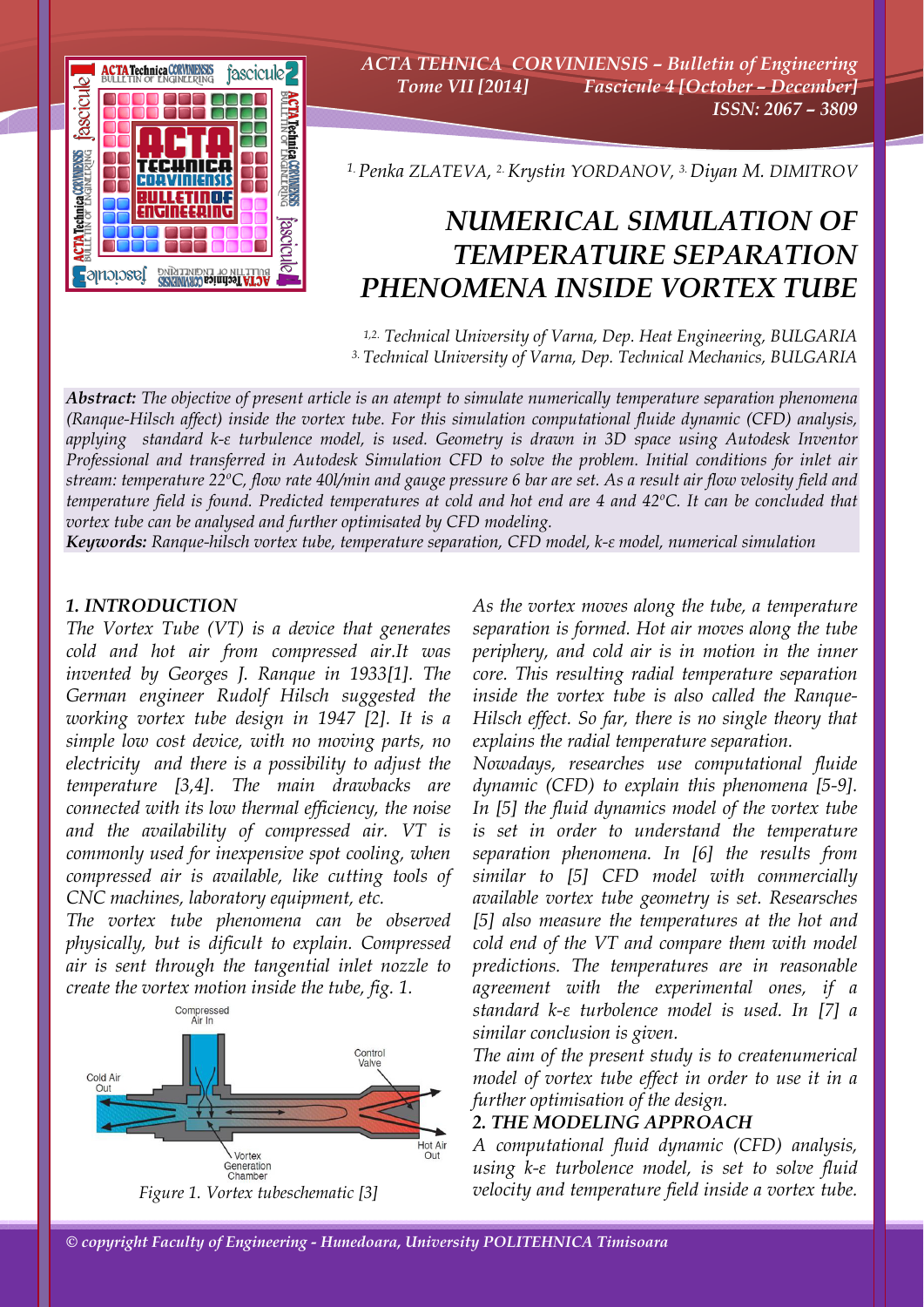# *ACTA TEHNICA CORVINIENSIS Fascicule 4 [October – December]*

*For this purpose, a commercially available software Autodesk Inventor Professional and Autodesk Simulation CFD, are used. The following approach is used to create the present CFD model.* 

# *2.1. Geometry conditions*

*The geometry of the vortex tube is designed in a way, which allows its parts to be made with universal metal cutting machines.It is modeled in 3D space as a solid body with the shape and dimensions shown on fig. 2. The swirl chamber is designed with two inlet nozzles. The inner diameterof 8 mm and L/D =30 were chosen. Such L/D ratio is suggsted in [8] for VT with similar design. Dimensions of the tube body are 385 х 30 х 54 mm.* 

*To create CFD model this 3D geometry is transferred to Autodesk Simulations CFD environment.* 



*Figure 2. 3D CAD model of vortex tube 2.2. Physical conditions* 

*The body of VT will be made of steel. To keep the price low, steel C45 is chosen as a VT material. The working fluid is air. All the cavities in VT are set as an air domain. The thermal properties of the used materials as a function of the temperature с=c(t), k=k(t) are taken from the sofware material library. In table 1 only values for temperature 22°C are given.* 

| Table 1.Properties of materials at 22°C |  |  |  |
|-----------------------------------------|--|--|--|
|-----------------------------------------|--|--|--|

| Materials | kJ/(kg.K) | W/(m.K) | kg/m <sup>3</sup> |
|-----------|-----------|---------|-------------------|
| Air       | 1,0057    | 258     | 1,205             |
| Steel C45 | 46,5      | 544     | 7,833             |

# *2.3. Initial and boundary conditions*

*The initial and boundary conditions, given at different areas to simulate the vortex tube, are as follows.* 

*Pressure inlet boundary condition to the inlet area of the vortex tube (at the inlet of the nozzle) with volume flow rate of 40 l/min, total gauge pressure of 6 bar and total temperature of 22°С.* 

*Pressure outlet boundary condition to the cold end region of vortex tube with gauge pressure of 0 bar. Pressure outlet boundary condition to the hot end area of vortex tube with gauge pressure of 1 bar. Pressure at hot outlet is kept higher than that at the cold exit to reduce the flow through hot exit.* 

#### *2.4. Meshing*

*The created mesh consists tetragonal finite elements. The size of the elements is 0.5 mm, figure 3. Their number is 103651, and the nodes are 27620.* 



*Figure 3. Mesh of finite elements* 

### *2.5. Problem solving*

*The created numerical model is solved in Autodesk Simulation CFD enviroment. The duration of the simulation is 220s, time steps 10s.* 

### *3. RESULTS AND ANALYSIS*

*As a result of the numerical simulation, the velocity and temperature field inside the vortex tube, are visualised. The following figures illustrate the fluid flow and temperature field at 55, 110, 165 и 220s, afterwards the fluid flow and temperature difference betweeen hot and cold end remain practically constant.* 

*Figures 4-7 illustrate the distribution of the velocity magnitude in YZ plane. Figures 8 and 9 a,b illustrate the air velocity magnitude in XZ plane.* 

*As it can be seen (fig. 4-7) the air in the core of the tube cross section has higher velocity and the air velociy increases at the cold end of the VT. Figures 8,9 show the vortex creation.*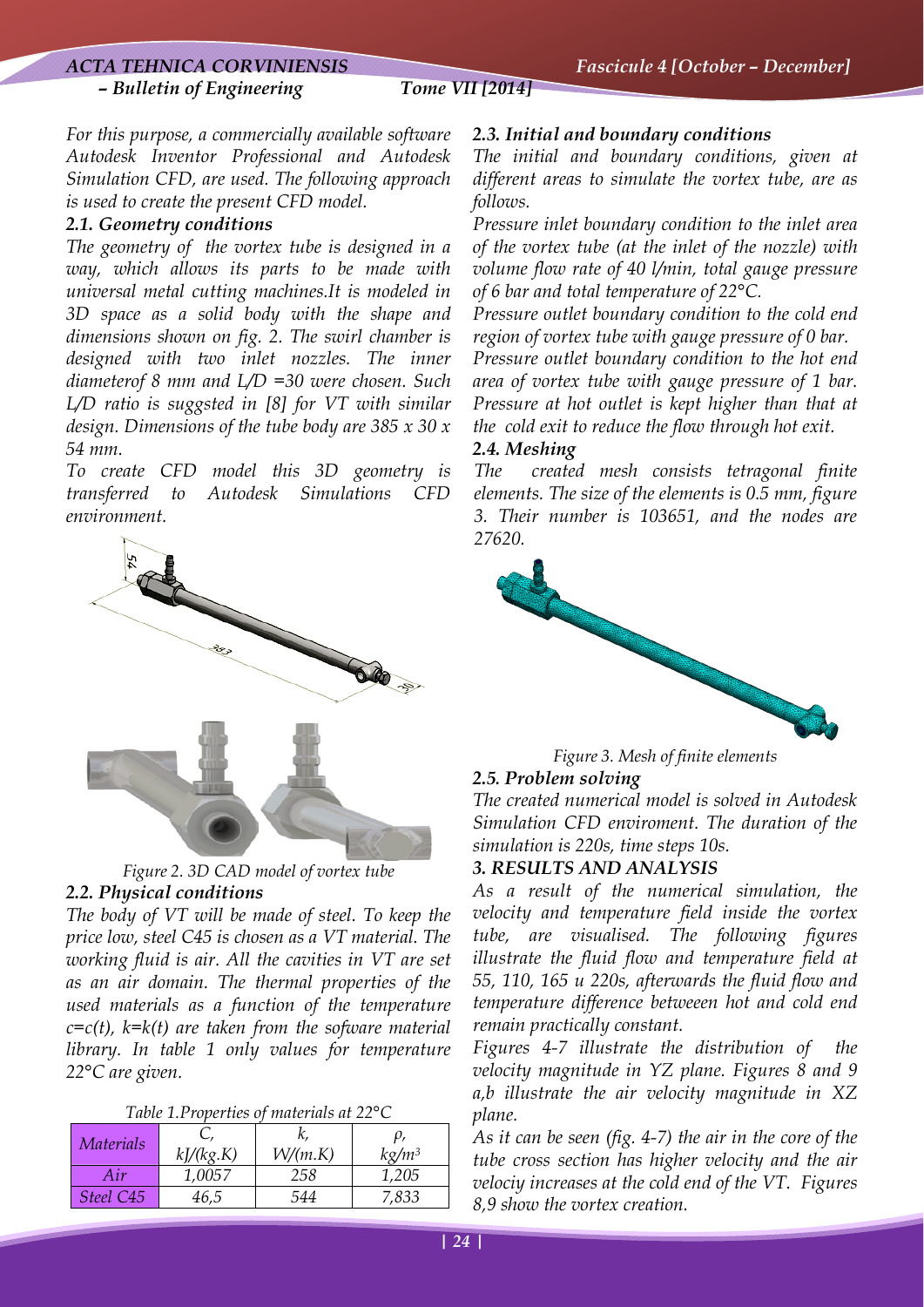### *ACTA TEHNICA CORVINIENSIS Fascicule 4 [October – December] – Bulletin of Engineering Tome VII [2014]*



*Figure 4. Distribution of velocity magnitude at 55 s in the YZ plane [m/s]* 



*Figure 5. Distribution of velocity magnitude at 110 s in the YZ plane [m/s]* 



*Figure 6. Distribution of velocity magnitude at 165 s in the YZ plane [m/s]* 



*Figure 7. Distribution of velocity magnitude at 220 s in the YZ plane [m/s]* 



*Figure 8. Distribution of velocity magnitude in the XZ plane [m/s]* 



*а) at 165s b) at 220s Figure 9. Distribution of velocity magnitude in the XZ plane [m/s] The temperature field, at the above mentioned time intervals, is illustrated on figures 10-13.* 



*Figure 10. Distribution of temperature at 55s (only air domain)* 



*Figure 11. Distribution of temperature at 110s (only air domain)* 



*Figure 12. Distribution of temperature at 165s (only air domain)*